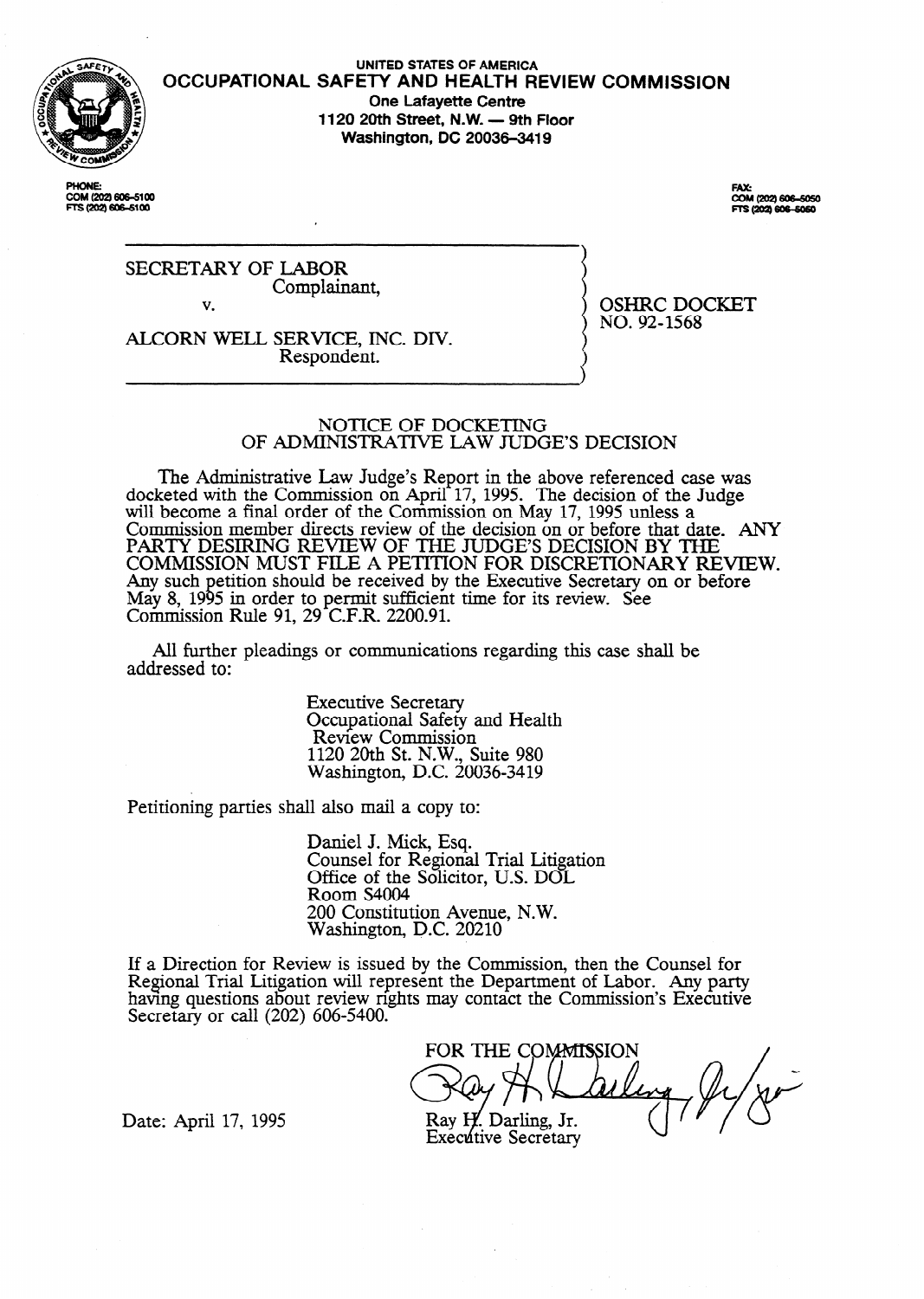# DOCKET NO. 92-1568

# NOTICE IS GIVEN TO THE FOLLOWING:

James E. White, Esq.<br>Regional Solicitor<br>Office of the Solicitor, U.S. DOL<br>525 Griffin Square Bldg., Suite 501<br>Griffin & Young Streets<br>Dallas, TX 75202

George R. Carlton, Jr., Esq.<br>Godwin & Carlton<br>901 Main St., Suite 3300<br>Dallas, TX 75202 3714

Louis G. LaVecchia<br>Administrative Law Judge<br>Occupational Safety and Health<br>Review Commission<br>Federal Building, Room 7B11<br>1100 Commerce Street<br>Dallas, TX 75242 0791

 $\bar{\mathcal{A}}$ 

 $\bar{\beta}$ 

 $\mathcal{A}^{\mathcal{A}}$ 

00108763582:06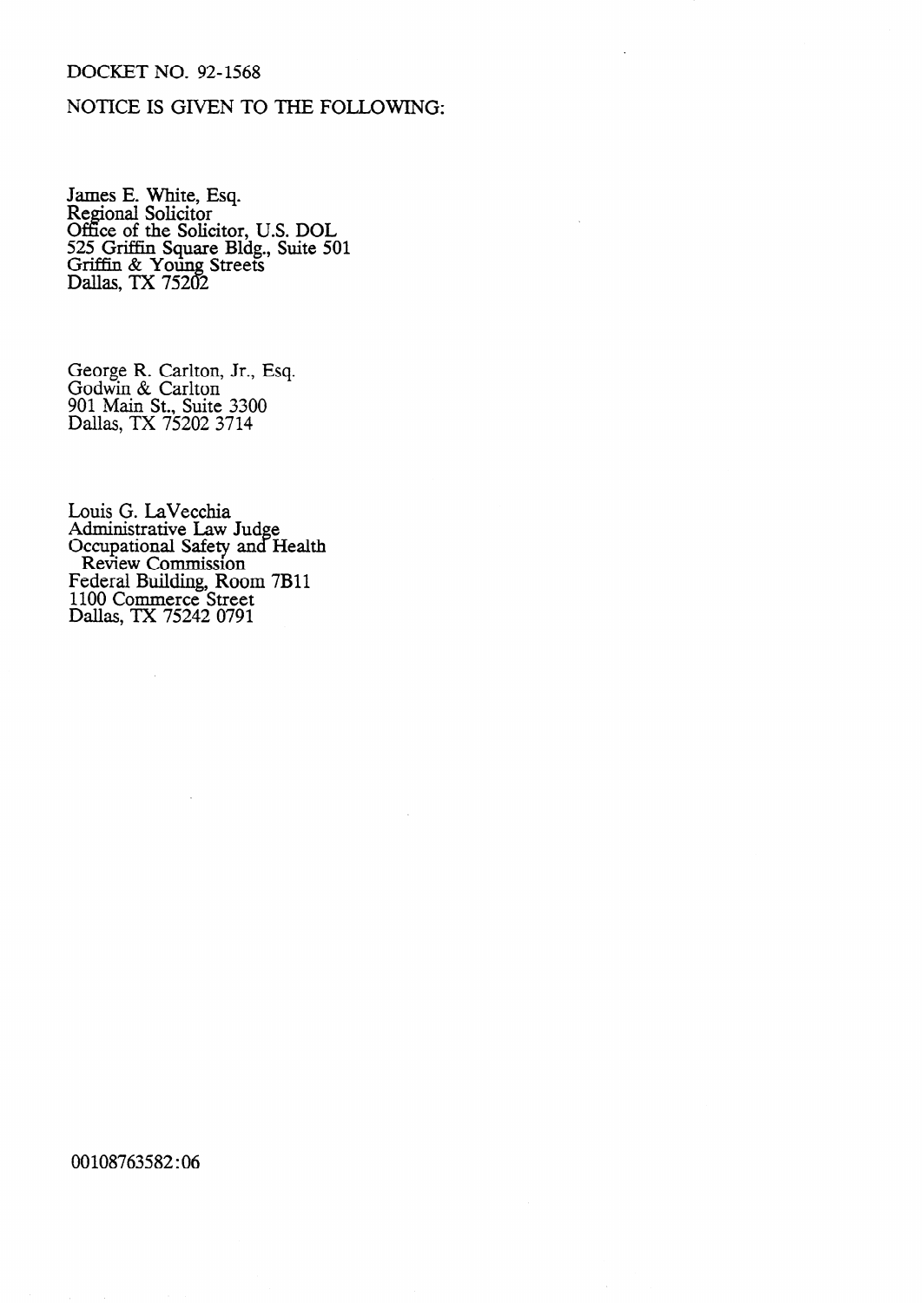

#### UNITED STATES OF AMERICA OCCUPATIONAL SAFETY AND HEALTH HEVIEW COMMISSION<br>DOOM 7811 FEDERAL BUILDING ROOM 7B11, FEDERAL BUILDING<br>1100 COMMERCE STREET 1100 COMMERCE STREET  $D$ ALLAS, TEXAS 75242-0791

| COM (214) 767–5271<br>FTS (214) 767–5271                |  |
|---------------------------------------------------------|--|
| SECRETARY OF LABOR,                                     |  |
| Complainant,                                            |  |
| v.                                                      |  |
|                                                         |  |
| ALCORN WELL SERVICE, INC.,<br>A DIVISION OF DAWSON WELL |  |
| SERVICE, INC.,                                          |  |
| Respondent.                                             |  |

FAX:<br>COM (214) 767-0350  $FTS$  (214) 767-03 FTS (214) 767Jl350

#### OSHRC DOCKET NO. 92-1568 . OSHRC DOCKET NO. 92-1568<br>1

. Respondent. a

APPEARANCES:

Robert A. Fitz, Esquire For the Complainant. For the Responsion

George R. Carlton, Jr., Esquire Dallas, Texas **Dallas, Iexas**<br>Fitz, Carlista de George Reception, Jr., Esquire Reception, Jr., Esquire Reception, Jr., Esquire A

Before: Administrative Law Judge Louis G. LaVecchia

## **DECISION AND ORDER**

This proceeding arises under section 10 of the Occupational Safety and Health Act of 1970, 29 U.S.C.  $\S$  651 et seq. ("the Act"). Respondent Alcorn seeks review of two citations issued by the Occupational Safety and Health Administration ("OSHA") after a fatal accident at a well site outside of Giddings, Texas, on January 13, 1992. Serious citation 1 alleges a  $5(a)(1)$  violation and violations of 29 C.F.R.  $1910.1200(g)(8)$  and  $1910.1200(h)$ . "Other" citation 2 alleges a violation of 29 C.F.R. 1910.23(d)(1)(iii). The hearing in this matter was held April 12, 1994. Neither party filed a post-hearing brief.

# Background

The basic facts of this case are not disputed. Respondent Alcorn had a workover rig and a five-man crew at the site in order to service Proske Well Number 2. The well was not pumping due to a break in the sucker rods. The job entailed hoisting the top part of the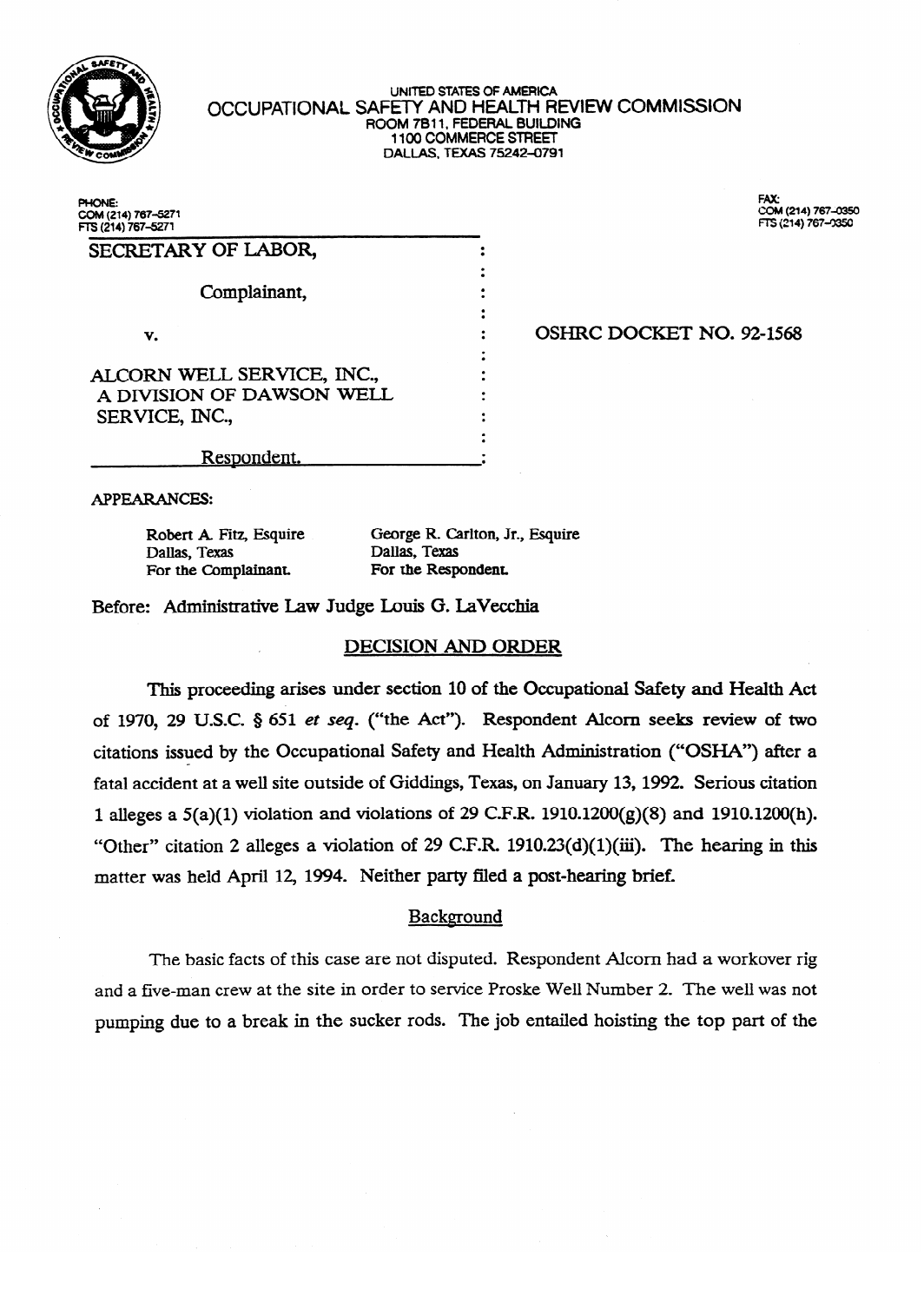rod string out of the well to find the broken rod. The crew had pulled several hundred feet of rods when it discovered that a rod box into which two rods had been screwed was broken. The crew attached an "overshot," a tool with a grapple in it used to latch onto and "fish out" parted rods, to the end of the rod string and ran it down into the hole. The overshot latched onto the box but slipped off. The crew pulled the overshot out and put a smalIer grapple in it and ran it down into the hole again. This time the overshot ran into a tight spot inside the tubing. Floor hands Terence Green and Louis Zabriskie each put a 24-inch ~ Stilson pipe wrench around the rod protruding from the well and tuned it to the right in an effort to get the overshot past the tight spot. As they did so Zabriskie lost his footing and control of the wrench. It swung left and hit him in the head, causing a fatal injury.

## Serious Citation 1 - Item 1

This item alleges a violation of section  $5(a)(1)$  in that the above operation is a recognized hazard in the industry and that Alcom should have had a procedure requiring the use of a wheel-type wrench or a back-off wrench and power tongs for the operation.

The well servicing industry requires a back-off wheel or a back-off tool and power tongs to be used to screw on or back off (unscrew) rods. (C-13; C-33-34). Alcorn had a procedure meeting this requirement and the rig at the site had a back-off tool and power procedure meeting this requirement and the site had a back-off tool and power the site had a back-off tool and power tool and power the site had a back-off tool and power tool and power tool and power tool and power tool tongs. (Tr. 35; 48-49; 59-60; 73-74; 89-90). *See also* C-2, Alcorn's safety policy, page 6, item<br>6. OSHA compliance officer Elizabeth Slatten inspected the site. She conceded the crew was not screwing on or backing off rods. She nonetheless felt back-off equipment was required because torque was being applied to the rods. (Tr. 138-40). Wayne Davis, an individual with many years of experience in the industry, testified that the buildup of torque can be hazardous and that when torque occurs during the subject operation back-off equipment should be used. (Tr. 148-49).

Davis further testified that while he expects torque anytime rods are turned "down hole" the operation does not necessarily produce torque and the crew at the site would not hole necessarily have expected it. He said the industry practice is to put a couple of 24-inch wrenches on the rod, put one or two turns on it, and, if no rotation occurs, then release the torque and use either a circle wrench or a back-off tool and power tongs. He also said every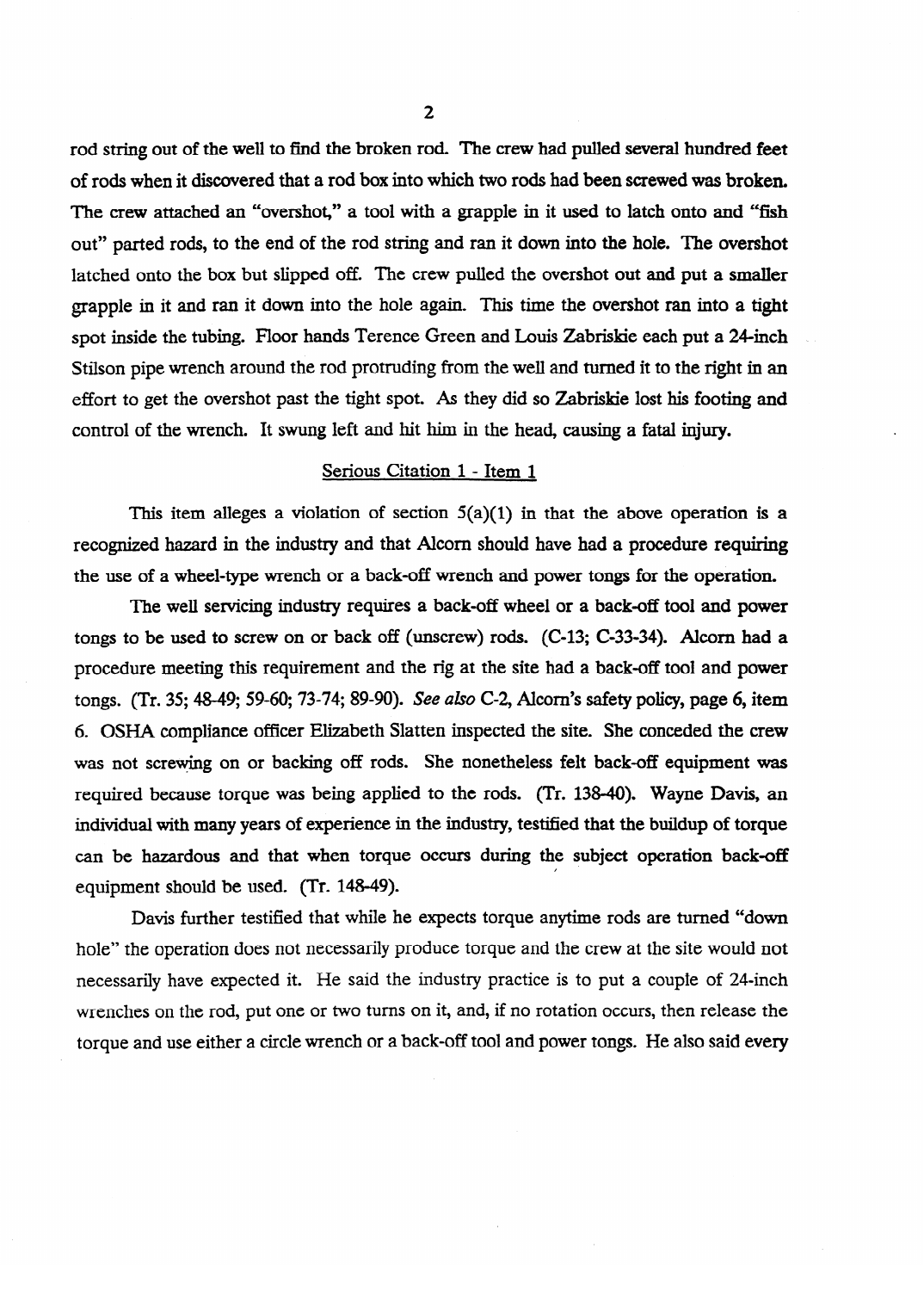job is different and that the proper procedure that day was a judgment call based on the situation at that site. (Tr. 142-68).

In view of Davis' testimony, the Secretary has not met his burden of **proving a**  violation. Alfred Baros, the tool pusher at the site, testified the **usual procedure was to**  rotate the rods to the right with wrenches to see if the overshot would drop through. He expected no problems as the overshot had gone down the first time that day without incident. Baros also testified they were not expecting torque or intending to apply torque. He was unsure how many times the rods were tumed but indicated they torqued up quickly. **As he put** it, "[IIt happened so fast, you know, it just wasn't nothing you could do. **It** just torqued up, and that is it." (Tr. 40-42; 47-50; 56-61). The testimony of Robert Millner and Michael Petrosky, two other crew members, was substantially the same. (Tr. 62-63; 69-79; 82-86, 89-91). In my opinion, the record does not show a violation. This item is vacated.

## Serious Citation 1 - Items 2 and 3

These items allege violations of 29 C.F.R. 1910.1200(g)(8) and 1910.1200(h). These standards provide as follows:

 $1910.1200(g)(8)$  - The employer shall maintain copies of the required material safety data sheets for each hazardous chemical in the workplace, **and shall**  ensure that they are readily accessible during each work shift to employees when they are in their work area(s).

1910.1200(h) - Employers shall provide employees with information and training on hazardous chemicals in their work area at the time of their initial assignment, and whenever a new hazard is introduced into their work area.

The record shows the employees on the subject rig used 30-weight motor oil and tool joint compound at their worksites. The record also shows that Alcom did not have a hazard communication program in January 1992 and that employees received no information or training about the hazards of these substances. Finally, the record shows that while Alcom had a material safety data sheet ("MSDS") for the tool joint compound and 40-weight motor oil at the time of the inspection there were no MSDS's at the subject site. (Tr. 16-17; 52-55; 74; 86-88; 119-138; 141; 170-74).

The hazards of the oil and compound are established by C-3-4, the MSDS's for these substances, and the record establishes serious violations of the cited standards. Items 2 and